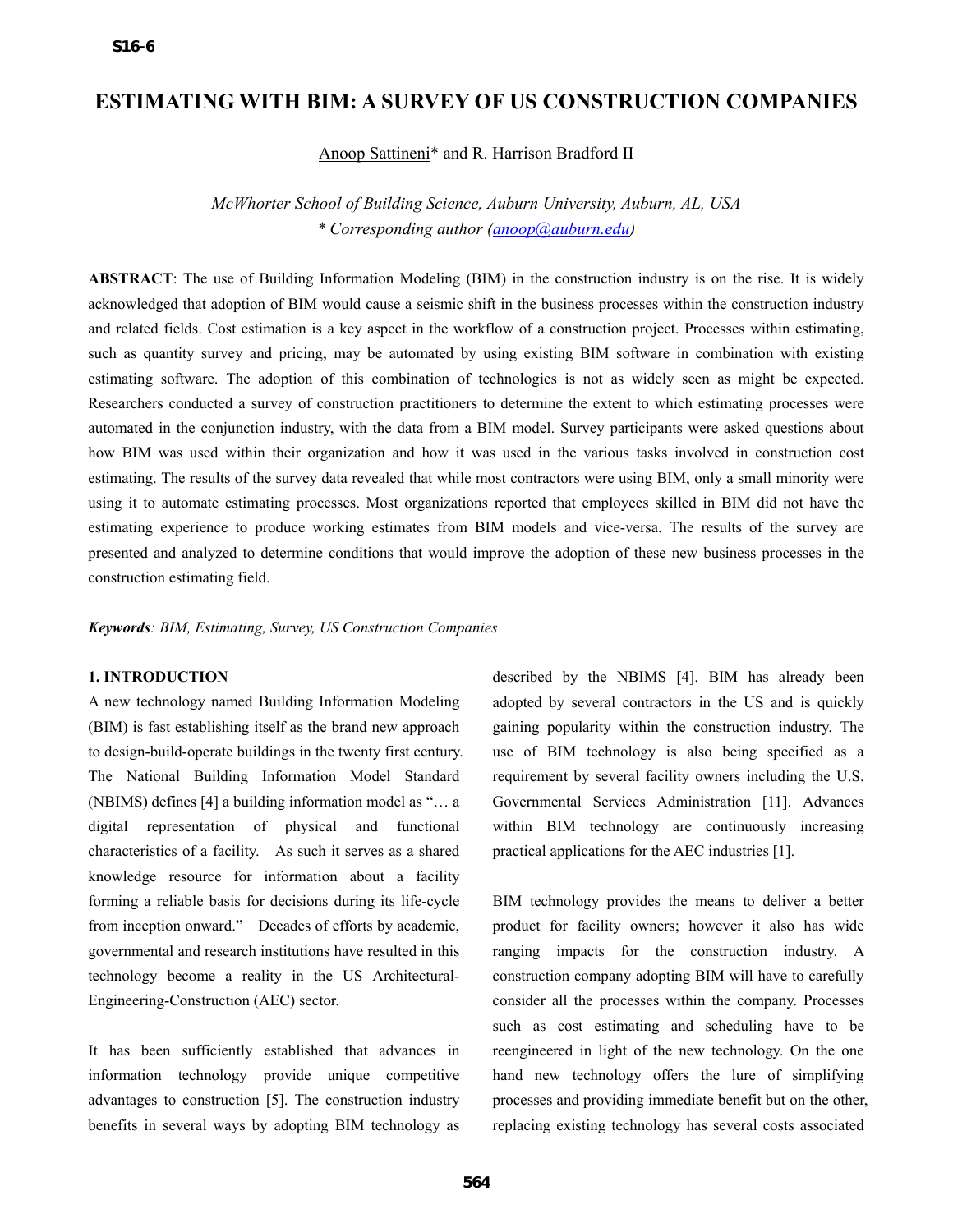with it. In the context of this paper, constructors must retrain their staff to perform estimating activities with the help of BIM technology. The task of training an entire estimating staff is expensive and the question of 'cost of change' is an important one that construction companies must carefully consider.

Cost estimation is essential to the processes in the construction industry. Cost estimating is the process of predicting the costs of a project based on the required materials, labor and time constraints; it is critical in construction projects for both budgeting and scheduling. According to a survey conducted by Sounder and Gier in 2006, estimating skills were rated as the number one skill industry professionals expect construction management graduates to possess. With the growing competitiveness of the construction industry, construction firms are seeking more efficient ways to estimate the cost of complex projects [6]. Contractors are attempting to speed the estimating process and limit administrative costs [3]. In a 2007 survey of eighty-six Finnish construction firms, seventy-six percent used BIM in some phase of design; yet, BIM was not being implemented for cost estimating [8].

Estimating currently lacks the guarantees of comprehension and consistency that BIM offers throughout the design and construction process [9]. With the traditional estimating methods, the architect will get a cost estimate at the mid- and end- points of each phase of the design process, since it takes up to three weeks for the cost consultant to generate each estimate [2]. These delays can be limited if BIM is implemented in cost estimating; Building Information Modeling generates rapid cost feedback throughout the building lifecycle when used for cost estimating [13]. BIM has the potential to allow construction companies to estimate the cost of a project with more detail and accuracy, while reducing time and expenses needed. BIM can make estimating simpler and more accurate, but requires the cooperation of the architect and engineer while designing the digital model [13]. Since Building Information Modeling recognizes actual materials used in construction, the BIM software has the potential to

perform the quantity take-offs and pricing necessary for cost estimating. Often, the accuracy of cost estimating is positively correlated with the amount of information available on the project [10]. According to Tiwari et al. [13], "Model-based cost estimating is the process of integrating the object attributes from the 3D model of the designer with the cost information from database of the estimator." Using BIM to improve estimating methods will facilitate increased control of time and costs in a construction project.

Cost estimating is currently a time consuming process, requiring an entire team of estimators. There are multiple factors hindering the transition to model-based estimating; however, the risks are justified by the benefits of estimating with BIM. Building Information Modeling has the capability to automate a quantity take-off, which will reduce the time and costs required to estimate a project; however, the industry is not using BIM for estimating [13]. BIM software is compatible with estimating software, such as Innovaya Composer, which converts BIM files, making them compatible with Timberline's estimate and quantity data. Innovaya's Visual Estimating program links BIM data, consisting of doors, windows, and walls, etc., with Timberline's estimating data of labor costs, material costs, and equipment costs. By compiling the quantity data in a single database, Timberline can assign costs, automating the estimating process [7]. Although Building Information Modeling is widely discussed in the construction industry, there have been very few implementations using BIM for cost estimating. The most challenging aspect for the implementation of Building Information Modeling is the cultural switch within the company. Another aspect that is very important to implementing any new estimating software is the confidence of the estimator in the automation. Therefore any new software will have to undergo a thorough examination with several cross-checks. Estimators require one to two months of training with BIM software before the company will save time and costs on a project. Building Information Modeling allows estimators to decrease the time to complete their estimates, while increasing the estimate's accuracy [6]. The use of Building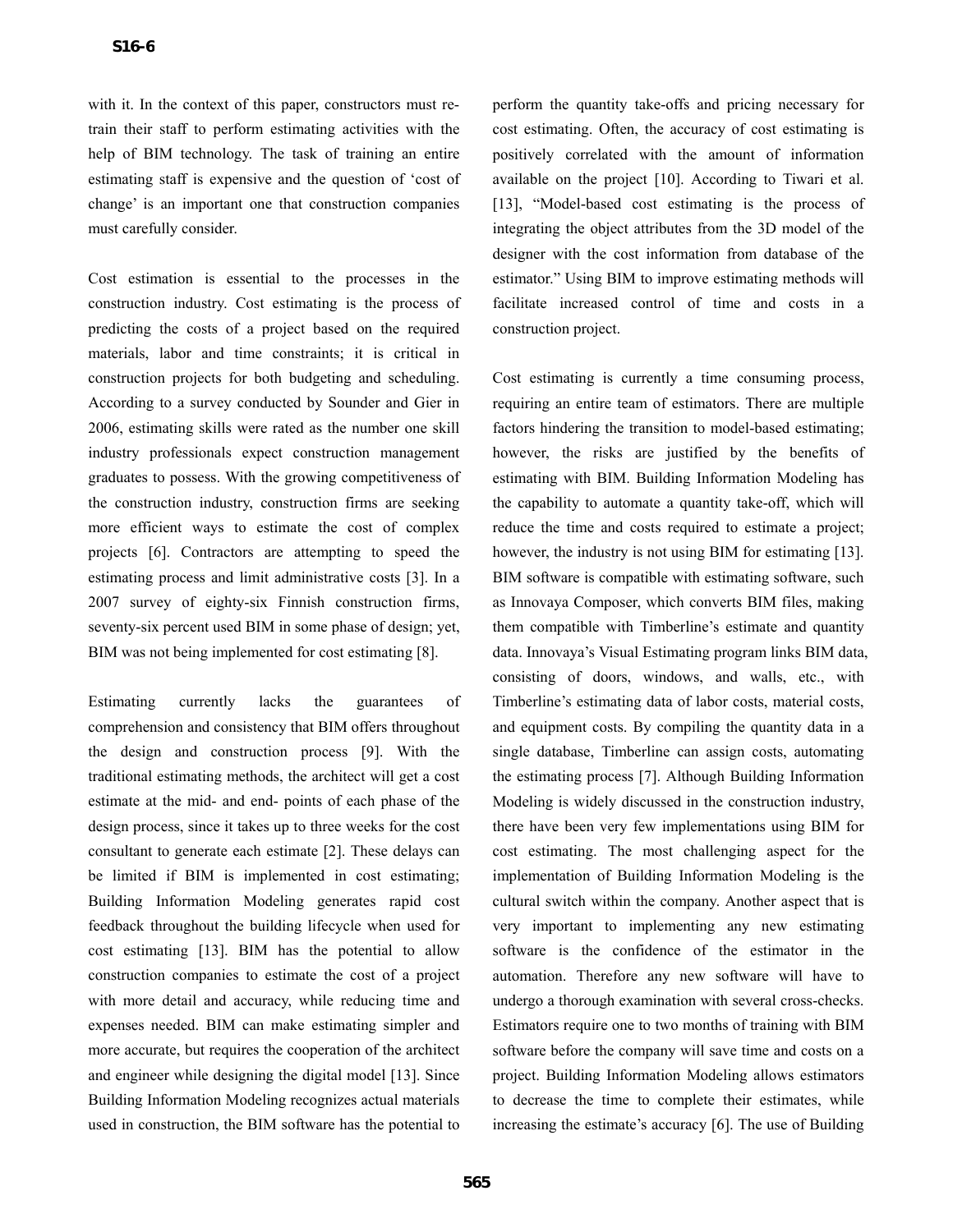Information Modeling for estimating will not make estimators obsolete, as BIM will always require a human element to accurately price materials. Construction firms must look at BIM as an investment, where some time and money will have to be spent to save greater time and costs in the future [12].

## **2. METHODOLOGY**

A web-based survey was conducted to analyze the construction industry's use of Building Information Modeling for cost estimating in the US. The survey was conducted to understand the role of BIM's to develop cost estimates for construction projects. Academic research included reviewing academic papers and testing BIM software and to examine the difficulties in switching from traditional estimating methods to estimating with Building Information Modeling.

Responses were categorized to identify whether participants were employed by small, medium, or large companies. The first step in the survey was to obtain information about the survey participants. Participants were asked the size of their company, their location, and their job description. The second category of questions related to BIM software, as participants were asked what BIM programs they are currently using, how estimating programs are being paired with BIM, and if BIM is being utilized for quantity take-off, pricing, and scheduling. Likert scale based questions were used to analyze the accuracy and difficulty in performing quantity take-offs with BIM. Survey participants were also asked if BIM improves the quality of estimates or decreases the amount of time required for cost estimating. The survey was completed by members of the construction industry throughout the United States. The survey was completed by individuals in a variety of positions within the construction industry, including owners, vice presidents, BIM managers, BIM engineers, estimators, and architects.

Figure 1 compares the annual revenue of companies participating in the study and shows the percentage of survey participants that fall under each range of annual revenue.



Figure 1: Annual Revenue of Companies Participating in the Study

Thirty-four percent of the participants worked for construction companies that annually generated greater than one billion dollars in revenue. Twenty nine percent of the survey participants worked for companies that annually generated less than one hundred million dollars in revenue. Twenty eight percent of survey participants work for a company with annual revenue in excess of one-hundred million dollars but less than five hundred million dollars. In this study, survey participants were categorized by company size, as shown in Figure 1. The participants in this survey have worked on projects in all aspects of the construction industry: education, government, healthcare, industrial, office, parking, religious, retail, and sports and leisure.

#### **3. RESULTS**

An important step in this study is to establish how general contractors are using Building Information Modeling in the construction industry. As shown in Figure 2, the survey participants were asked how they use BIM tools in their company. The graph shows what percentage of survey participants selected each item, as participants selected all applicable answers.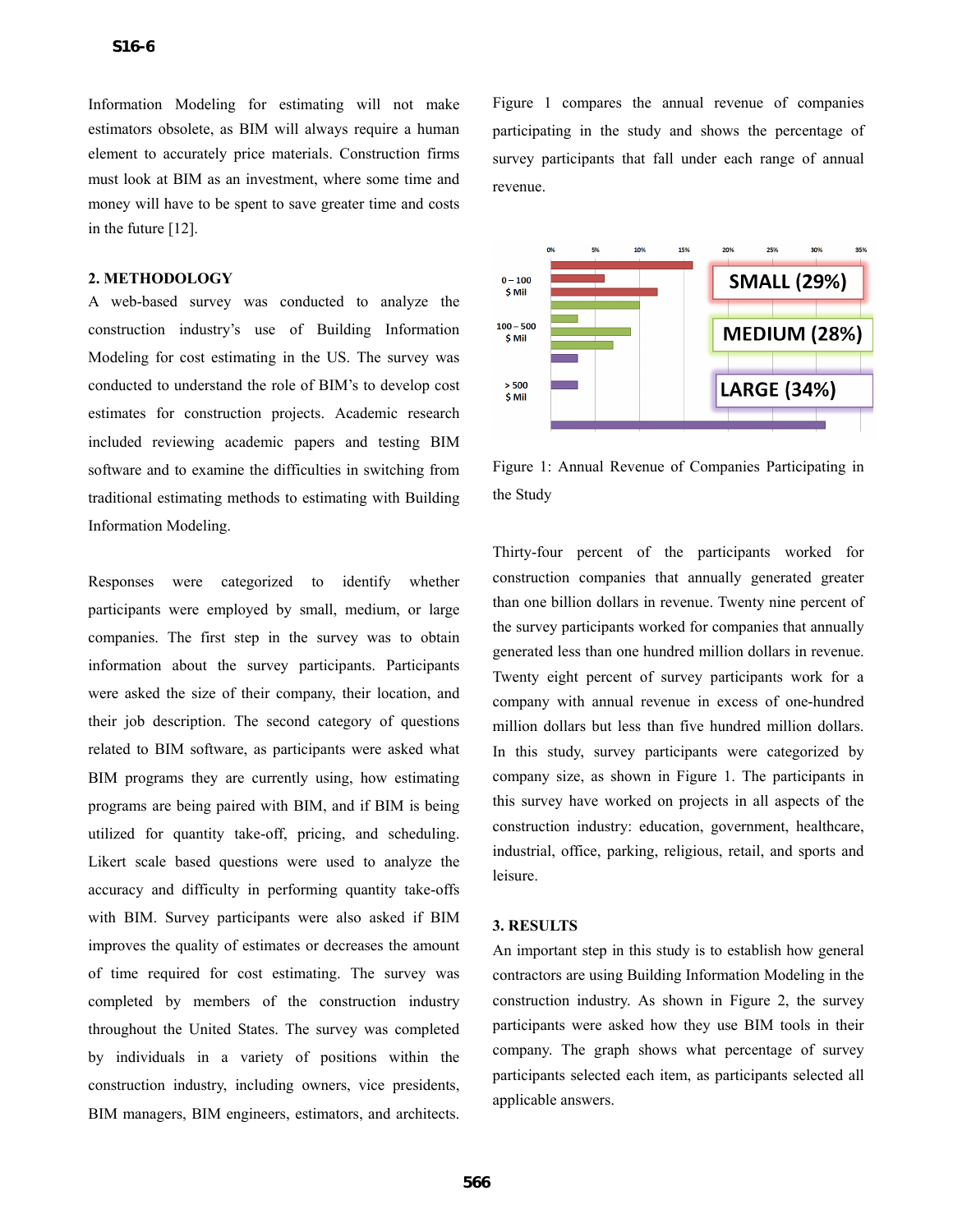

Figure 2: Uses for BIM Software in US Construction

The most common use of BIM is for visualization. Seventy-three percent of survey participants selected that they implement BIM for visualization, which is one of the most basic uses of Building Information Modeling. The design and modeling of the architectural model is the second most common use of BIM. The third most common use of Building Information Modeling, collision detection, is effective in catching collision early in the design process. The collision detection ability of BIM can save time and money by detecting geometric clashes in the design phase, before construction begins. Fifty-two percent of survey participants selected that they use BIM for cost estimating, while six percent of survey participants do not use BIM for any purpose.

The results can be further analyzed by company size. Collision detection is the most common use of BIM among large companies. Eighty-five percent of large companies selected that they use BIM for collision detection. Over seventy-five percent of large companies selected that they use BIM for all of the listed activities except for MEP and Structural modeling. Medium size companies primarily use BIM for visualization, architectural modeling, collision detection, and estimating. Over ninety-percent of participants from medium size companies selected that they use BIM for visualization. Fifty-five percent of medium size companies selected that they use BIM the least for marketing, scheduling, and structural modeling. Small firms are rarely using BIM. Visualization is the most common use of BIM among small firms, as fifty-five percent of survey participants from small firms selected that they use BIM for visualization. At thirty-six percent,

the next most common use of BIM among small firms was architectural design and collision detection.

The charts below compare the use of architectural, MEP, and structural models in the BIM environment. Figure 3 demonstrates a comparison of how often survey participants created and used their own model for quantity take-offs. The architectural model is most commonly used by general contractors for estimating, but the structural model is most commonly used in the industry. The values shown are percentages.



Figure 4: How Often Models Received from the Architect or Engineer Contain All Necessary Information to Perform a Quantity Take-off

General contractors often receive BIM models from architects, engineers, and subcontractors rather than designing their own models. Figure 4 compares how often the BIM models received from the architect or engineer contain all necessary information to perform a quantity take-off so that it can be used for estimating purposes. The values shown are percentages. Clearly the numbers indicate that contractors are unable to use the models for estimating purposes, as provided by their design counterparts.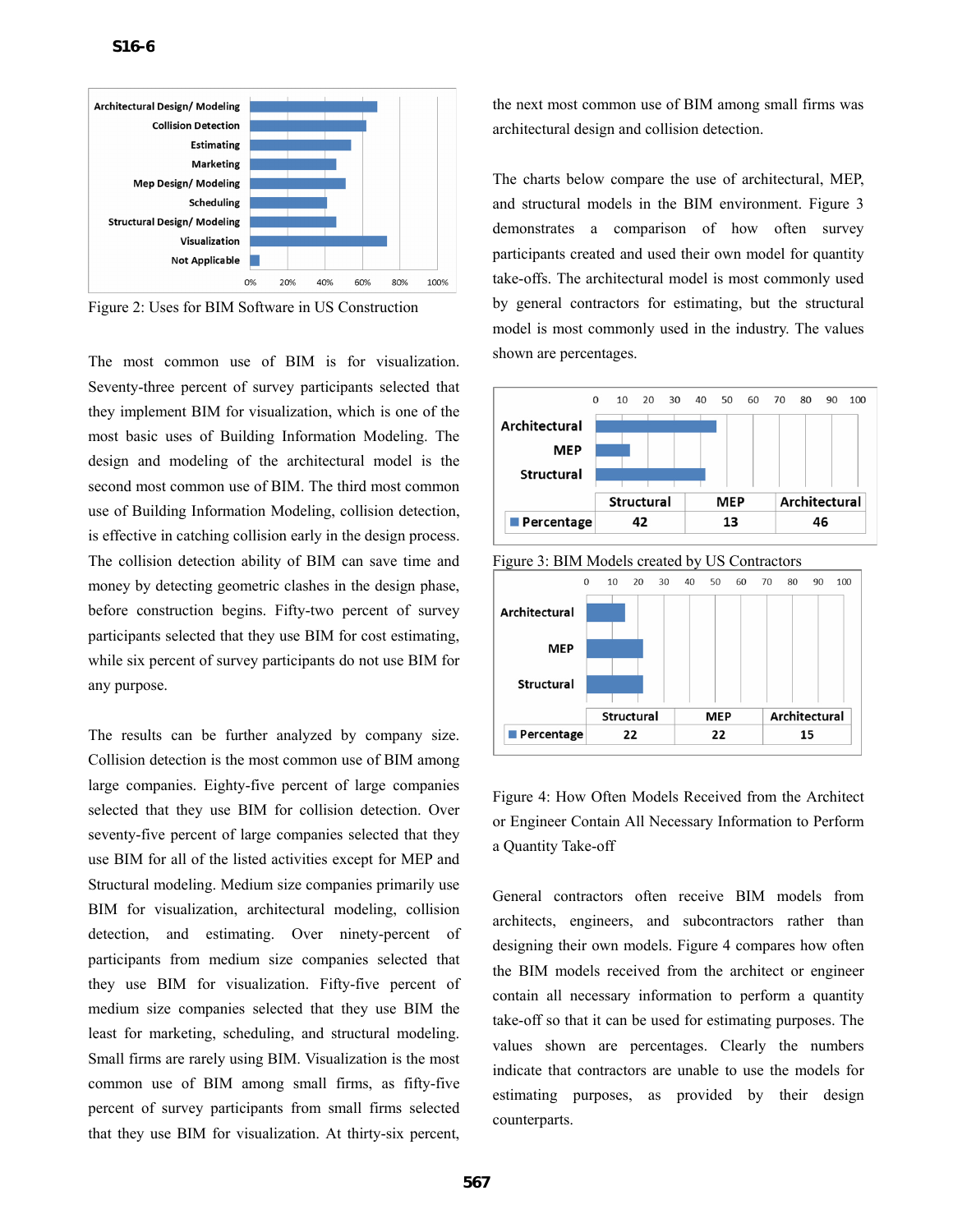The construction industry is not going to move toward performing cost estimates with Building Information Modeling unless BIM is more beneficial than current estimating methods. Survey participants were asked if BIM has decreased the amount of time needed for cost estimating. Only forty-eight percent of the participants said BIM has decreased the amount of time needed for cost estimating. Survey participants were then asked if BIM has improved the quality of estimating. Sixty-nine percent selected that BIM has improved the quality of estimating. However, less than thirty percent of larger general contractors selected that BIM has improved the quality of estimating. One survey participant stated that BIM is not improving the quality of estimates, but expects this to change in the near future. All medium sized general contractors selected that BIM has improved the quality of estimating.

#### **4. CONCLUSIONS**

The future goal for Building Information Modeling is for general contractors to be able to perform a quantity takeoff in a few minutes and transfer it to estimating software, automating the cost estimating process. Currently, BIM is not increasing quality of estimates or decreasing the time required for cost estimating for large contractors. This could be the result of large general contractors having separate divisions for estimating and BIM or the result of large contractors primarily dealing with negotiated contracts. Most negotiated contracts are signed before design is complete and estimated conceptually; this hinders the feasibility of estimating with a detailed BIM model.

There needs to be an upgrade in BIM software before general contractors can efficiently estimate by applying durations and costs directly to the BIM model. Architects and design engineers need to creat BIM models with sufficient information so that cost estimates may be created without the contractor having to redraw entire models from scratch.

#### **REFERENCES**

[1] Aouad, G., Wu, S. and Lee, A. (2006), nDimensional Modeling Technology: Past, Present and Future, Journal of Computing in Civil Engineering, American Society of Civil Engineers, 151-153, May/June.

[2] Bedrick, J., & Rinella, T. (2006). Report on Integrated Practice. American Institute of Architects. Retrieved from http://www.aia.org/aiaucmp/groups/aia/documents/pdf/aias 076760.pdf.

[3] Buckley, B. (2008). More BIM Benefits: Building Information Modeling Offers a More Efficient way to Estimate Jobs. Building Information. 58.

[4] Facility Information Council. (2007), "National BIM Standard", Technical Report, National Institute of Building Sciences.

[5] Fischer, M. and Kunz, J. (2004), The Scope and Role of Information Technology in Construction, Proceedings – Japan Society of Civil Engineers, Dotoku Gakkai, Japan, ISSU 763 1-32.

[6] Gier, D. M. (2007). What Impact Does Using Building Information Modeling Have on Teaching Estimating to Construction Management Students? Retrieved from http://ascpro0.ascweb.org/archives/cd/2008/paper/CEUE17 9002008.pdf.

[7] Hardin, B. (2009). BIM and Construction Management: Proven Tools, Methods, and Workflows. Indianapolis: Wiley.

[8] Howard R., & Bjork, B. C., (2007). Building Information Modeling – Experts' views on standardization and industry deployment. Advanced Engineering Informatics. 271-280.

[9] Ibrahim, M., Krawczyk, R., & Schipporeit, F. (2004). Two Approaches to BIM: A Comparative Study. Retrieved from www.itt.edu

[10] Kim, G. H., Yoon, J. E., An, S. H., Cho, H. H., & Kang, K. I. (2004). Neural network model incorporating a genetic algorithm in Estimating Construction Costs. Building and Environment, 39, 1235-1242.

[11] Mihindu, S., Arayici, Y. (2008), Digital Construction through BIM Systems will drive the Re-engineering of Construction Business Practices, Proceedings: Visualisation, 2008 International Conference, IEEE, Place, v-vi , July.

[12] Sacks, R., Eastman, C. M., Lee, G., & Orndorff, D. (2005). A Target Benchmark of the Impact of Three-Dimensional Parametric Modeling in Precast Construction.